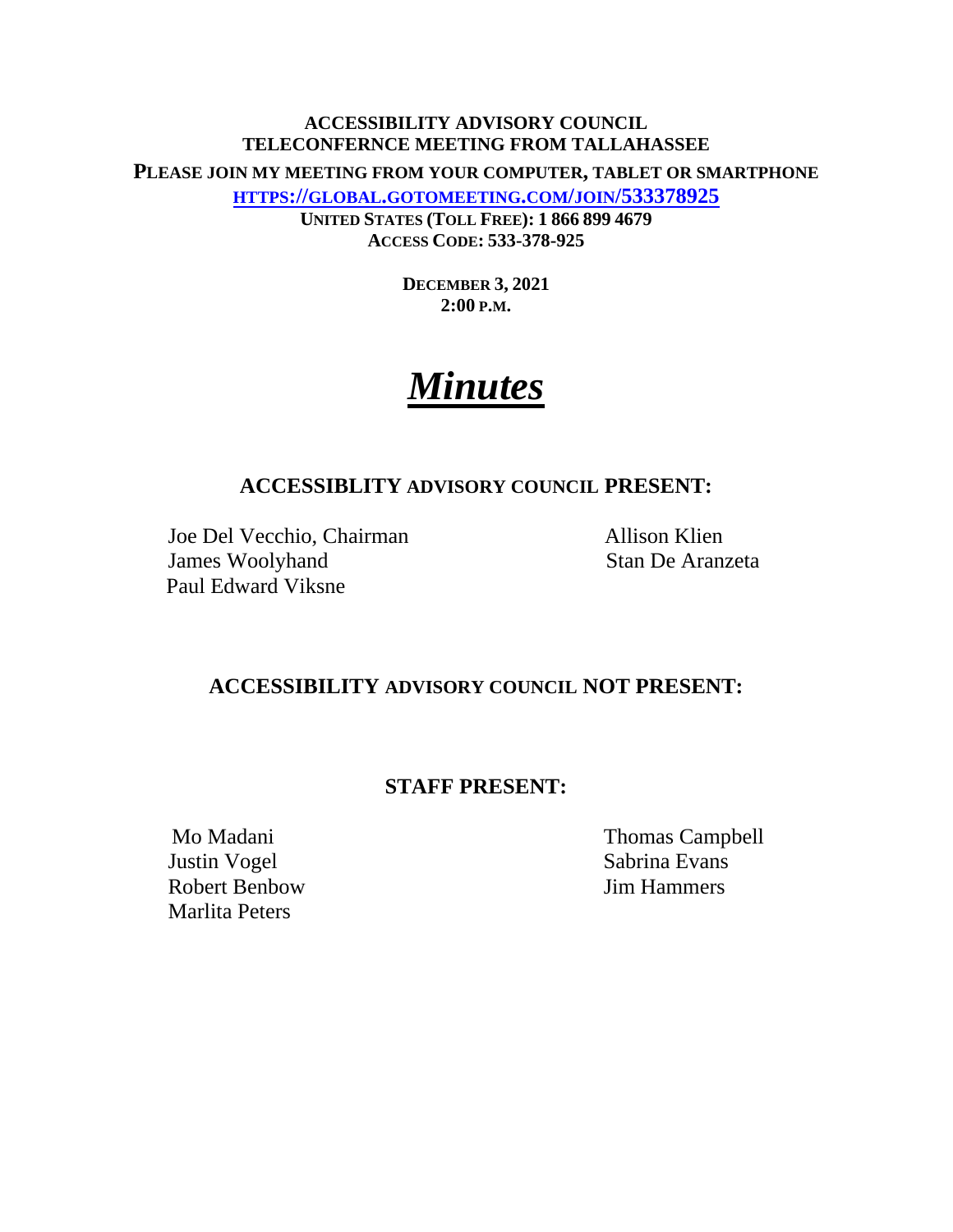Accessibility Advisory Council December 3, 2021 Page 2

#### **Time: 2:00 p.m.**

Ms. Peters welcomed everyone to the teleconference meeting of the Accessibility Advisory Council.

## **Roll Call:**

Ms. Peters performed roll call for the Council. A quorum was determined with 5 members present at roll call.

## **Agenda Approval:**

Mr. Viksne entered a motion to approve the agenda for today's meeting as posted. Mr. Del Vecchio seconded the motion. The motion passed unanimously with a vote of 5 to 0.

## **Approval of the minutes from July 29, 2021:**

Mr. Viksne entered a motion to approve the minutes from June 22, 2021 as posted. Mr. Del Vecchio seconded the motion. The motion passed unanimously with a vote of 5 to 0.

## **Commission's Action on August 2021 Waiver Applications:**

Mr. Madani informed the committee that actions are consistent with the Council action.

#### **Applications for waiver from Accessibility Requirements:**

**1) Malibu Miami Beach- Wavier 484- 235 77 Street, Miami Beach 33414- Issue: vertical accessibility to the first and second floors.** 

#### **Analysis:**

The applicant is requesting a waiver from providing vertical accessibility to the first and second floor of a historic apartment building built in 1940 with 3131 square feet and eight units. The applicant is changing the use of the existing building from apartments to a hotel. There will be no layout changes. The proposed alteration will consist of upgrading the floor tiles, kitchens, bathrooms, and exterior windows. The Applicant stated that there is no room for vertical accessibility or ADA ramps into the building as there is a lack of space. Also, the engineer stated that in order to comply with ADA requirements inside the building, the whole interior of the building would need to be demolished. The applicant has provided documentation confirming the historic significance of the property.

#### **Staff Recommendation:**

Staff recommends granting the request for waiver for vertical accessibility on the grounds of historical nature of the property and technical infeasibility.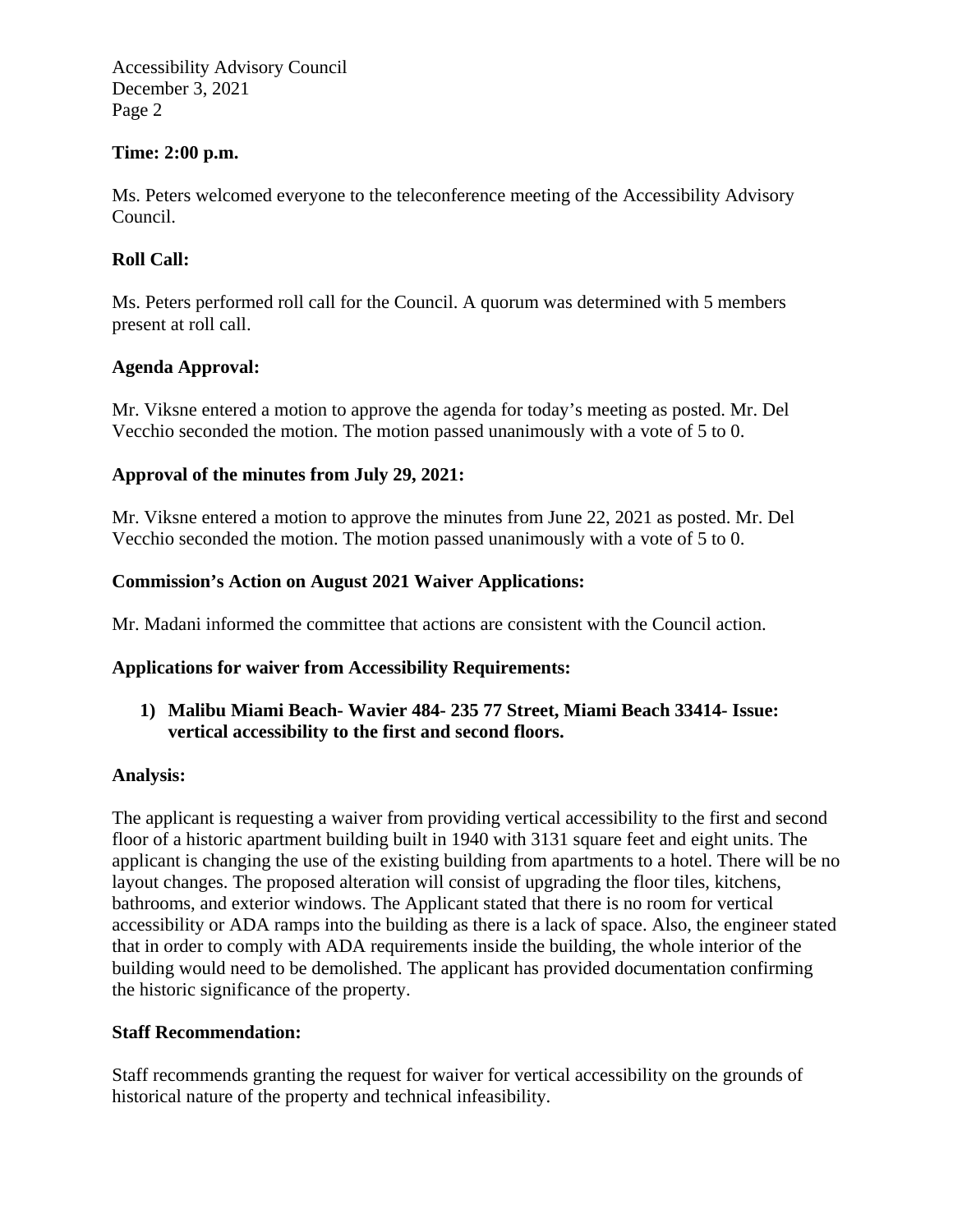Accessibility Advisory Council December 3, 2021 Page 3

#### **Motion:**

Mr. Viksne entered a motion to accept the wavier on the basic of the historical significance, technical and feasibility. Ms. Klein seconded the motion. The motion was passed unanimously with a vote of 5-0.

## **2) Salzedo Salon-Wavier 534-2725 Salzedo Street, Coral Gables 33134- Issue vertical accessibility to the second floor.**

# **Analysis:**

The applicant is requesting a waiver from providing vertical accessibility to the second floor of an existing two-story building built in 1953 with retail and offices on ground floor and proposed new nail salon on second floor with 4336 square feet. The tenant build out cost for the proposed salon space is approximately \$125,000.00. The Architect stated that the building is built out to the property lines. In order to introduce an elevator or lift, the owner would need to remove the existing tenant, reduce the tenant areas, redesign the entire entry area of the building and redesign the stairs. Due to the age of the building and design of the structure, the structure would not be able to support the addition of an elevator. The applicant alleges the hardship is caused by a condition or set of conditions affecting the owner which does not affect owners in general.

## **Staff Recommendation:**

Staff recommends granting the request for waiver for vertical accessibility on the grounds of technical infeasibility.

Mr. Carlos Bravo, architect for the Salzedo Salon, stated he is here to answer any question if needed and stated the description provided by the staff is the same description they provided.

Mr. Viksne entered a motion to accept the wavier on the basis of technical infeasibility. Mr. Del Vecchio seconded the motion. The motion was passed unanimously with a vote of 5-0.

#### **Other Council Business:**

None

**Public Comment:** 

None

**Member and Staff Comment:** 

None

**Adjourn:**